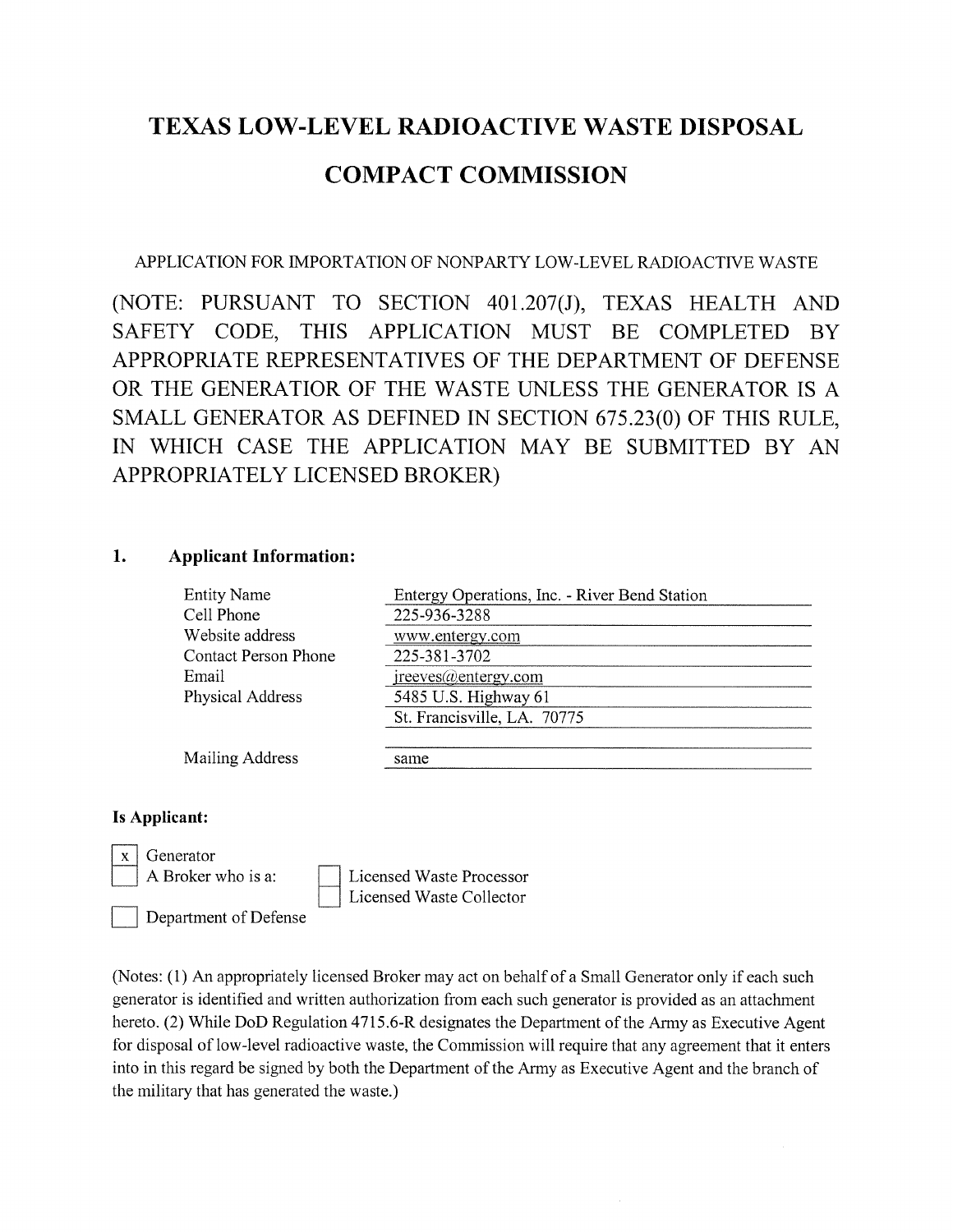## Generator Type:

| Industrial        |
|-------------------|
| Academic/Research |
| Medical           |
| Utility           |
| Government        |

Is Applicant the entity responsible for the waste shipment?  $\boxed{x}$  Yes  $\boxed{\phantom{x}}$  No

If no, please include the name and contact information for the entity responsible for the waste shipment.

## 2. Term/Duration from Date of Approval: 9-1-2015 to 8-31-2016

## 3. Waste proposed for importation.

| Waste Volume (Cubic Feet)              | 900                                                       |
|----------------------------------------|-----------------------------------------------------------|
| Waste Radioactivity in Curies          | 80,000                                                    |
| Place of origination (State) of waste: | Louisiana                                                 |
| Waste description:                     | Activated hardware and Mix Bed Ion-Exchange Media (Resin) |

| Waste classification (Class A, Class B, |                     |
|-----------------------------------------|---------------------|
| or Class $C$ :                          | Class B and Class C |

Waste form  $\vert$  Stable  $\vert x \vert$  Unstable

Does waste contain any of the following radionuclides, check box(es) and complete blank(s):

| $C-14$               | 10,000                  | millicuries (mCi) |
|----------------------|-------------------------|-------------------|
| Tc-99                | 60                      | microcuries (uCi) |
| 1-129                |                         | nanocuries (nCi)  |
| Depleted Uranium     |                         | microcuries (uCi) |
| Concentration        |                         | (provide units)   |
| Source of generation | Normal plant operations |                   |
|                      |                         |                   |

# 4. Is the proposed waste a sealed source? proposed waste a sealed source:<br>No  $\Box$  Yes | Please Explain: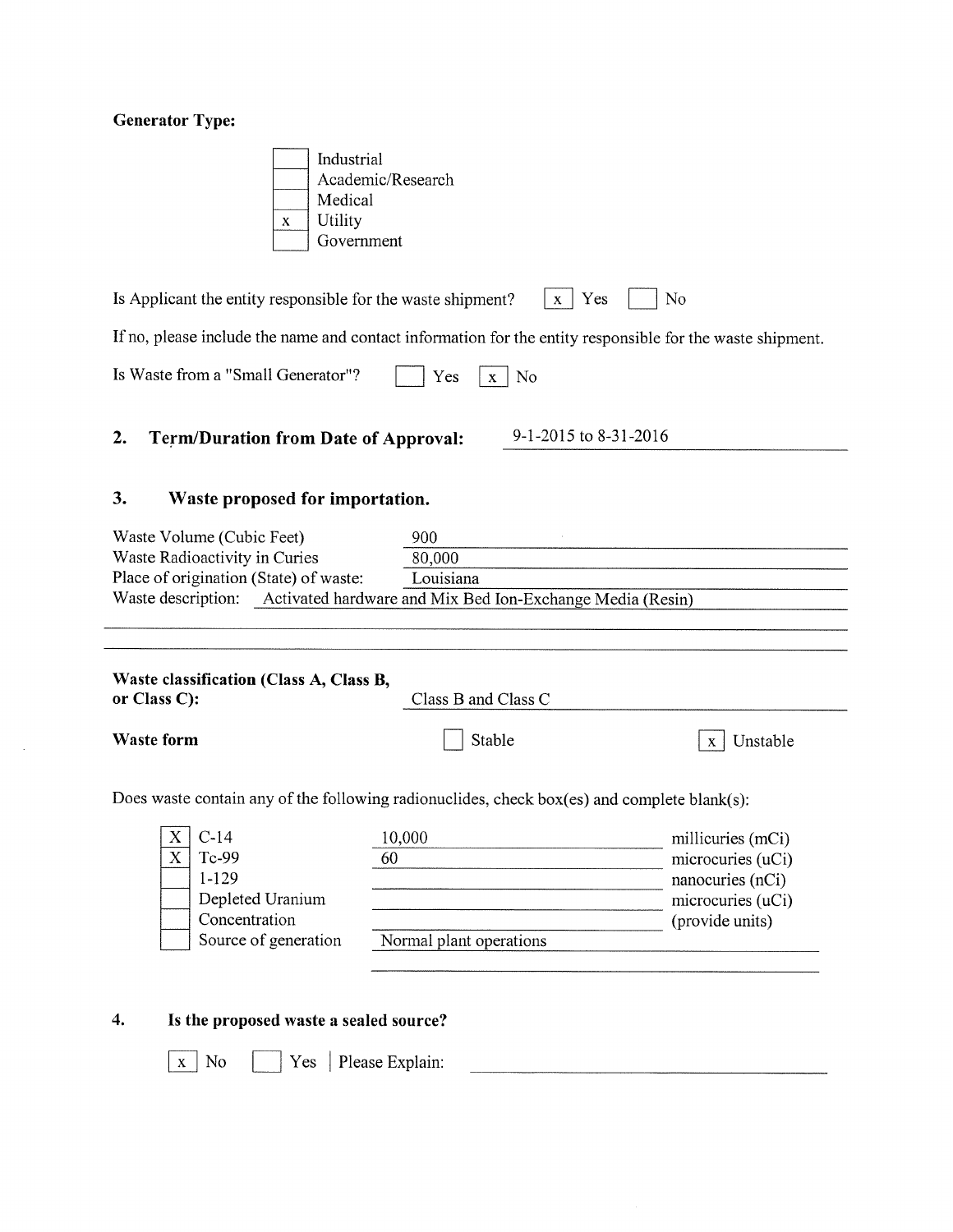5. Does Broker and/or Generator(s) have any unresolved violation(s), complaint(s), unpaid fee(s), or past due report(s) with the Texas Low-Level Radioactive Waste Disposal Compact Commission?

| ___<br>$\mathbf{v}$<br>. . | $\alpha$ | ורד<br>'lease Explain:<br>∼<br>$\sim$ |  |
|----------------------------|----------|---------------------------------------|--|
|                            |          |                                       |  |

6. Does Broker and/or Generator(s) have any unresolved violation(s), complaint(s), unpaid fee(s), or past due report(s) pending with any other regulatory agency with jurisdiction to regulate radioactive material including, without limitation, the TCEQ?

 $\vert x \vert$  No  $\vert y \vert$  Yes  $\vert$  Please Explain:

## 7. Certifications. Applicant hereby certifies the following.

a. The information provided herein is complete, accurate and correct.

b. The low-level radioactive waste for which this Application is submitted will be packaged and shipped in accordance with applicable state and federal regulations and is acceptable for disposal at the Compact Facility.

c. The person submitting this Application is authorized by Applicant to commit Applicant to each and every obligation and condition set forth herein and in the Agreement for Importation of Nonparty Compact Waste. A copy of a written document containing such authorization must be attached to this Application.

d. Applicant has delivered to the Compact facility operator a copy of this Application and the Agreement for Importation of Nonparty Compact Waste (along with any supplements or amendment thereto).

## 8. Authorized Signatory:

Jolm Michael Reeves Print or type name

ael Reever Signature

Sr. Health Physics Specialist **Title** 

 $8 - 4 - 15$ 

Date

ATTACHMENTS: (Attachments should include all applicable licenses, authorizations, and other materials needed or useful to fully explain the application.) ANNEX A TO RULE 675.23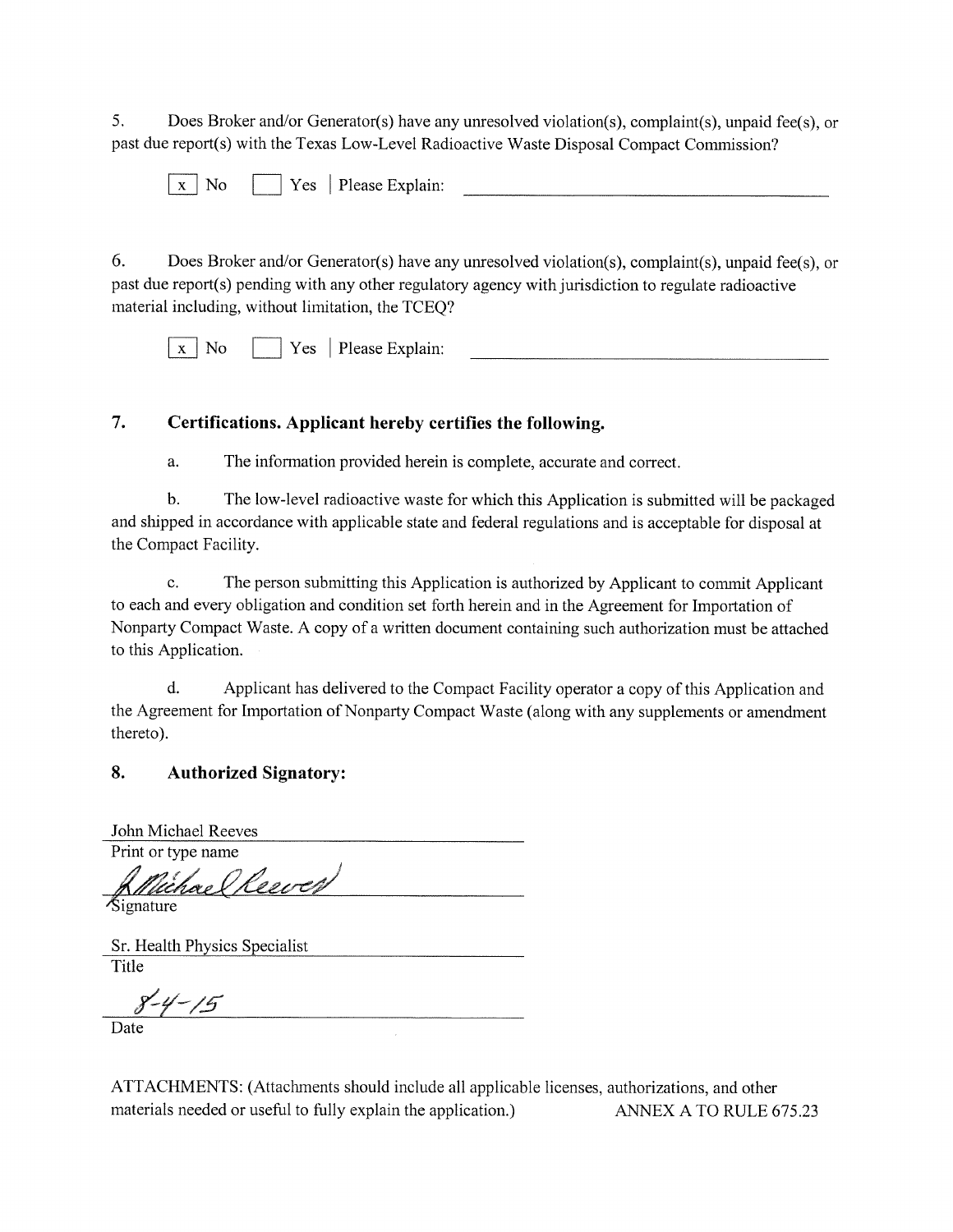#### TEXAS LOW-LEVEL RADIOACTIVE WASTE DISPOSAL

#### COMPACT COMMISSION

#### Agreement for Importation of Nonparty Low-Level Radioactive Waste

#### into Texas Low-Level Radioactive Waste Disposal Compact for Disposal

This Agreement for Importation of Nonparty Low-Level Radioactive Waste "Agreement") is dated \_\_\_\_\_\_\_, 20\_\_, by and between [Generator] ("Generator") and the Texas Low-Level Radioactive Waste Disposal Compact Commission ("Commission") (collectively the "Parties").

### I. RECITALS

WHEREAS Texas is the host state for the Texas Low-Level Radioactive Waste Disposal Compact ("Compact"), which requires the state to develop a facility for the disposal of low-level radioactive waste generated within the Compact's party states; and

WHEREAS in compliance with the Compact and with state law, the Texas Commission on Environmental Quality ("TCEQ") issued a license to Waste Control Specialists LLC ("Compact facility Operator") to construct and operate a Compact Waste Disposal Facility ("Compact Facility") in Andrews County, Texas for the disposal of low-level radioactive waste for the Compact; and

WHEREAS the Texas Legislature has authorized the Compact facility Operator to accept for disposal at the Compact facility low-level radioactive waste from waste generators located outside of the Compact party states in accordance with the Compact Facility license and to the extent the acceptance of such imported waste does not diminish the disposal volume or curie capacity available to Compact party states; and

WHEREAS Chapter 403, Section 3.05(6) of the Texas Health and Safety Code authorizes the Commission to enter into an agreement with any person, state, regional body, or group of states for the importation of low-level radioactive waste into the Compact for management or disposal, provided that the agreement receives a majority vote of the Commission; and

WHEREAS the Texas Legislature has established additional terms and conditions in Chapter 401 of the Texas Health & Safety Code that if satisfied ensure that the importation of low-level radioactive waste will be in the State's public interest; and

WHEREAS Generator has filed an Application for Importation of Nonparty Low-Level Radioactive Waste ("Application") with the Commission; and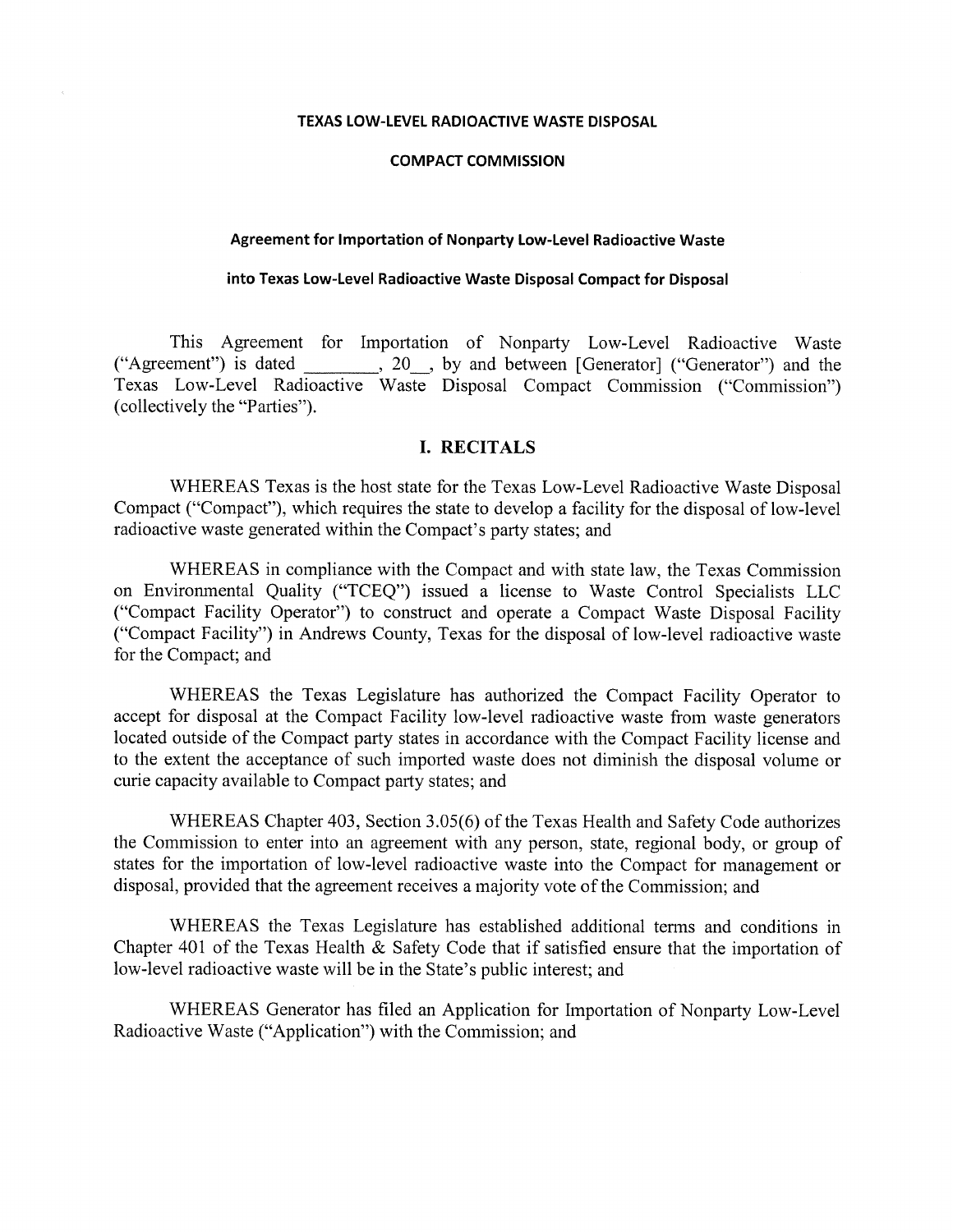WHEREAS the Commission has processed and considered Generator's Application in accordance with applicable requirements, and a majority of the members of the Commission approved the Application and voted to enter into this Agreement; and

WHEREAS in voting to approve Generator's Application and to enter into this Agreement, the Commission considered all relevant statutory and regulatory considerations, including, but not limited to: (a) the volume, type, physical form, and total activity (radionuclide specific activity, if needed) of the waste proposed for importation as identified in the Application; (b) the policy and purpose of the Compact; (c) the existence of unresolved violations pending against Generator with any other regulatory agency with jurisdiction to regulate radioactive material, and any comments by the regulatory agency with which Generator has unresolved violations; (d) any unresolved violation, complaint, unpaid fee, or past due report that Generator has with the Commission; (e) whether, by acceptance of this waste for disposal, the Compact Facility will remain below the applicable annual and total volume and curie capacity disposal limits set forth in Sections  $401.207(e)$ , (e-1) (if applicable), and (f)(1) of the Texas Health and Safety Code; and (f) other factors that the Commission has deemed relevant to carry out the policy and purpose of the Compact and Chapters 401 and 403 of the Texas Health and Safety Code.

## II. Representations and Acknowledgements

WHEREAS The Generator represents and acknowledges the following:

- A. The generator has disclosed in its Application for Importation the existence of unresolved violations pending against the applicant with any other regulatory agency with jurisdiction to regulate radioactive material.
- B. The generator has disclosed in its Application for Importation the existence of any unresolved violation(s), complaint(s), unpaid fee(s), or past due report(s) that the applicant has with the Commission.
- C. The generator has disclosed in its Application for Importation the existence of any unresolved violation(s), complaint(s), unpaid fee(s), or past due reports that the applicant has with any other regulatory body, including, without limitation, the TCEQ.
- D. The generator acknowledges that a misrepresentation with respect to an item listed in A, B, or C may result in the cancellation of the agreement.
- E. The generator acknowledges the obligation to report immediately to the Commission any allegation of the violation of any law, rule or regulation related to the storage, shipment or treatment of any form of radioactive material.
- F. The generator acknowledges the right of the Commission to audit or cause to be audited compliance with the agreement.
- G. The generator affirms that no waste of international origin shall ever be included in the materials to be imported to the Compact facility.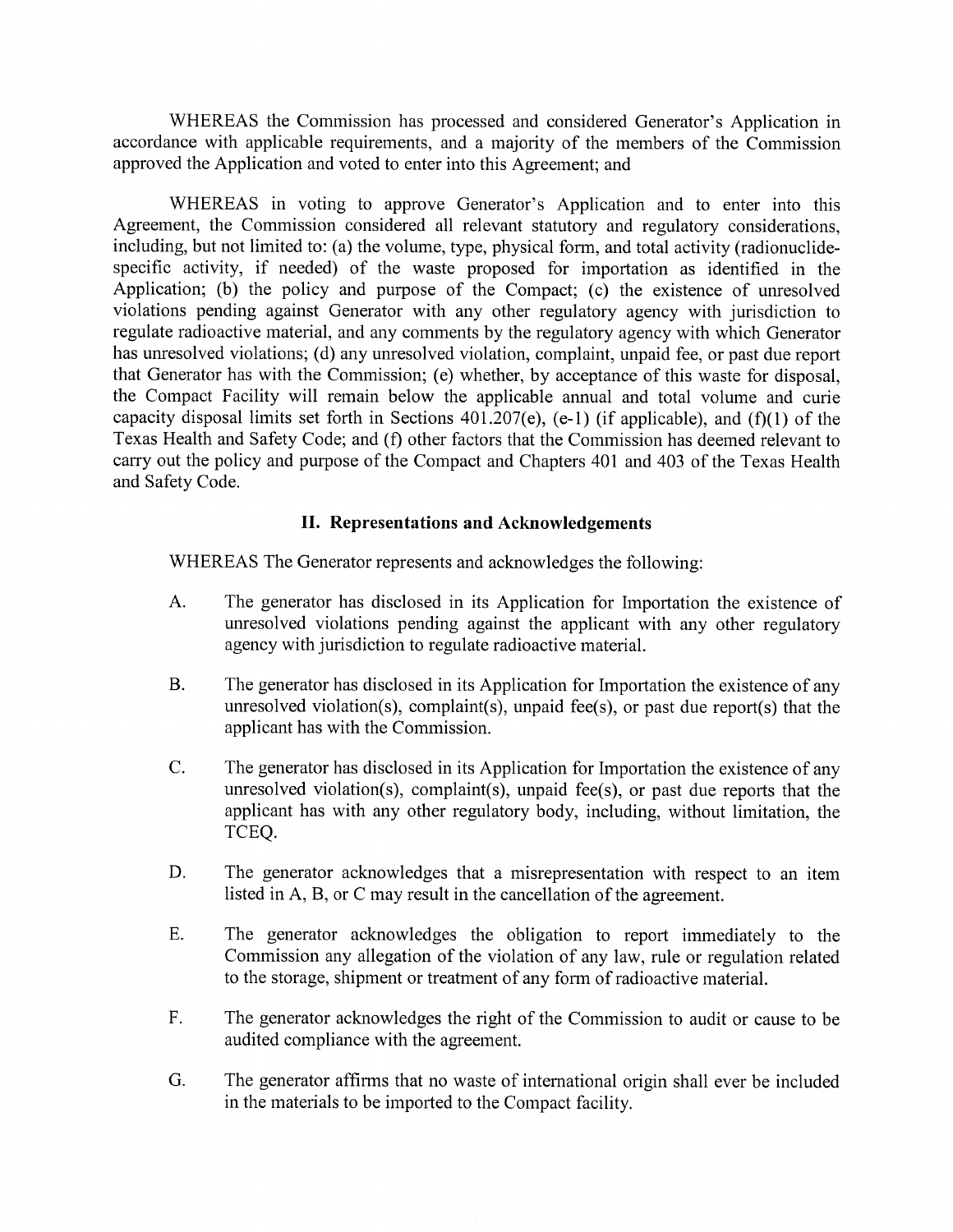## III. AGREEMENT

NOW, THEREFORE, in the exercise of its authority under Chapter 403 of the Texas Health and Safety Code, the Commission hereby authorizes the importation of Generator's nonparty low-level radioactive waste, in the form and amounts described below ("Generator's Nonparty Compact Waste"), subject to the following terms and conditions.

- A. This Agreement shall remain in effect from through unless amended by agreement of the Parties, or revoked by the Commission prior to importation.
- B. Generator agrees to comply with Chapter 403, Section 8.03 of the Texas Health and Safety Code and shall be liable for its own acts, omissions, conduct, and relationships in accordance with applicable law.
- C. The Commission may, on its own motion or in response to a petition by the Generator for amendment of this Agreement for which prior written notice has been given to Generator and the Compact facility Operator, revoke this Agreement, or add or delete requirements or limitations to this Agreement, provided that the Commission provides a reasonable time to allow the Generator and the Compact Facility Operator to make the changes necessary to comply with any additional requirements imposed by the Commission.
- D. This Agreement is not assignable or transferable to any other person.
- E. This Agreement is subject to receipt by the Compact Facility Operator of written certification from the TCEQ, prior to the acceptance of Generator's Nonparty Compact Waste, that the waste to be imported is authorized for disposal under the Compact Facility licensee.
- F. The applicant agrees to comply to the extent applicable with the rules related to commingling adopted by TCEQ in coordination with the Commission pursuant to Section 401.207(k), Texas Health and Safety Code
- G. The waste is described below:

| Waste Volume (Cubic Feet)              | 900                                                       |  |
|----------------------------------------|-----------------------------------------------------------|--|
| Waste Radioactivity in Curies          | 80,000                                                    |  |
| Place of origination (State) of waste: | Louisiana                                                 |  |
| Waste description:                     | Activated hardware and Mix Bed Ion-Exchange Media (Resin) |  |